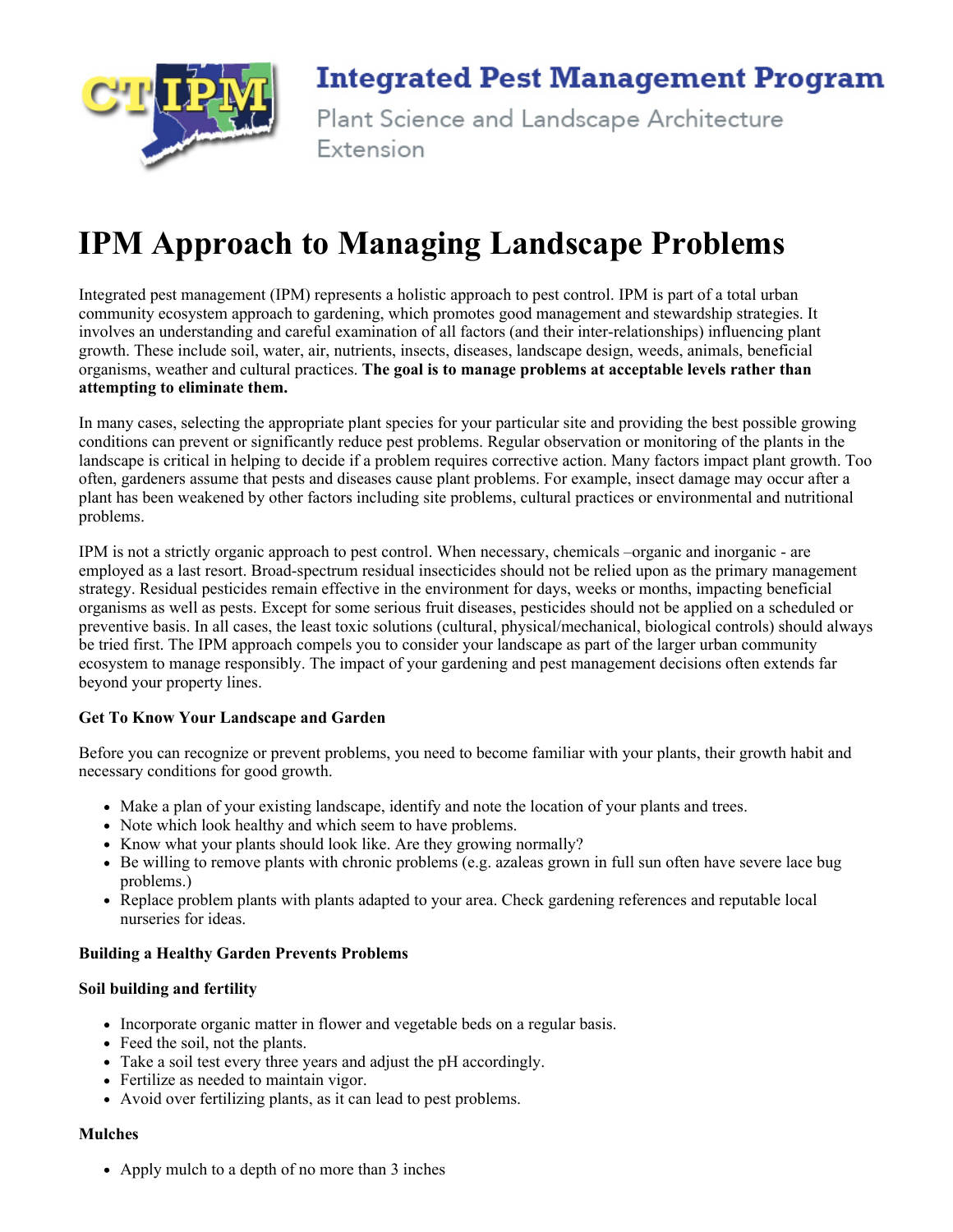- Keep mulch away from tender plants.
- Mulches help to
	- Maintain even soil moisture.
	- Prevent weed-growth and soil erosion.
	- Protect plant roots and crowns from winter damage

#### Choose the right plant for the right place

- Select well-adapted varieties for the site conditions.
- Select disease or insect resistant varieties.
- Purchase healthy, certified, disease-free seeds, transplants and nursery stock.
- Plant at the right time.
- Purchase plants that will 'fit' into the site when they reach mature size.

#### Proper planting techniques

- Select suitable sites for the selected plants.
- Prepare soil correctly.
- Make the hole  $2-3$  times the size of the root gall.
- Plant shrubs and trees with the root flare at or just above the soil line.
- Water newly planted trees and shrubs deeply (2" of water) every 1 to 2 weeks as needed.

#### Encourage beneficial insects and mites

- Choose plants of different heights to provide refuge for beneficials.
- Provide a succession of flowering from spring to fall to provide food sources.
- Provide water in shallow containers.

#### Irrigation techniques

- Avoid overhead watering and splashing soil onto plants.
- Water trees and shrubs slowly and deeply. Remember that the root zone can extend out 2 to-3 times the height of the tree beyond the drip line. Check the depth of soil moisture after irrigation by digging a small hole or inserting a stick.
- Use drip irrigation and soaker hoses where practical.

#### Remove or mow weeds

- Hand pull, rogue out with tools, mow very low or use an herbicide carefully.
- Weeds
	- rob plants of moisture and nutrients
	- are alternate hosts for pests and diseases.

#### Other cultural practices

- Prune to increase air circulation.
- $\bullet$  Avoid accidental root-pruning through hoeing and tilling.
- Do not work with plants when foliage or soil is wet.
- Use floating row covers to prevent pest problems (with vegetables).

#### Garden sanitation

- Remove and dispose of diseased or infested plant parts and dead plants.
- Rake up and dispose of diseased leaves and fruits.
- Clean up and compost garden debris in the fall.

#### Healthy transplants

- Use soilless planting media.
- Use clean, sanitized seedling flats and plant containers.
- Do not over-water.
- Acclimatize transplants that are grown indoors by slowly introducing them to outdoor conditions.
- Protect new transplants and seedlings from cutworms and slugs with paper collars.